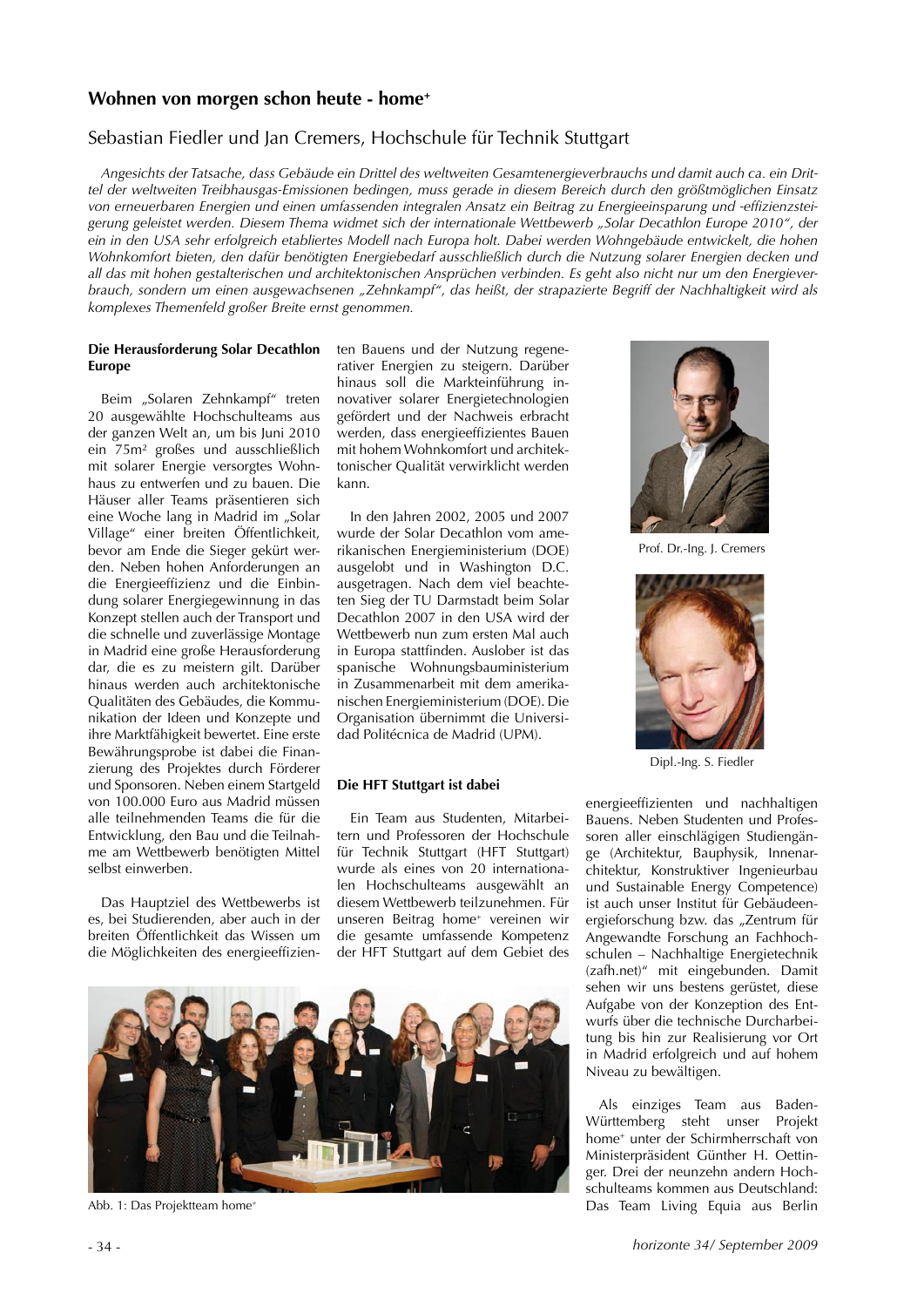

Abb. 2 Grundriss des aktuellen Entwurfsstandes home<sup>+</sup>

(Hochschule für Technik und Wirtschaft Berlin, Beuth Hochschule für Technik Berlin, Universität der Künste Berlin), das Team IKAROS (Hochschule Rosenheim) und das Team der Bergischen Universität Wuppertal, Alle vier deutschen Teams werden aufgrund eines Beschlusses des Deutschen Bundestages vom Bundesministerium für Wirtschaft und Technologie gefördert. Weitere Teams kommen aus Spanien, Frankreich, Großbritannien, Finnland, China, Brasilien, Mexiko, Israel und den USA.

#### $hom$ <sup>+</sup> - Entwurfs- und Energiekonzept

Der Entwurf basiert auf gestalterischen und energetischen Überlegungen. Ausgangspunkt ist ein kompaktes und sehr gut gedämmtes Volumen, das eine geringe Hüllfläche im Verhältnis zum umschlossenen Raum aufweist. Dadurch erreichen wir eine Minimierung der Transmissionswärmeverluste und damit auch des Energiebedarfs. Das Volumen wird in einzelne Module aufgeteilt, die mit etwas Abstand zueinander angeordnet werden. Die entstehenden Fugen dienen der Belichtung, der Belüftung, der Vorwärmung im Winter und der passiven Kühlung im Sommer. Eine besondere Rolle spielt dabei der Energieturm, der im Zusammenspiel von Wind und Verdunstungskühlung zur Erzeugung eines angenehmen Innenraumklimas in heißen und trockenen Regionen, zu denen auch Madrid zählt, beiträgt.

Dabei bedient er sich der Grundprinzipien traditioneller Vorbilder aus entsprechenden Regionen, wie der Wind $t$ ürme im arabischen Raum und der in Spanien weit verbreiteten Patios (Innenhöfe). In der Kombination mit heute verfügbaren neuen Materialien und Technologien entsteht ein Element, das hohen Komfort bei niedrigem Energieverbrauch ermöglicht und gleichzeitig die gestalterische und räumliche Wahrnehmung des Gebäudes maßgeblich prägt. Die Kombination traditioneller Grundprinzipien und moderner Materialien und Technologien findet sich auch im Innenraum wieder. Dort erhöhen Phasenwechselmaterialien (PCM) die thermisch wirksame Masse der aus Holz gefertigten Module. Außerdem stellt ein Lüftungsgerät mit Wärgiebedarf unseres Gebäudes mit den Erträgen der Kollektoren decken, sondern sogar noch zusätzlichen Strom ins Netz einspeisen können. Damit wird unser Gebäude zum Plusenergiehaus. An den Fassaden kommen dabei Dünnschichtzellen auf einer Glasscheibe zum Einsatz, die eine gewisse Transparenz erlauben.

Dadurch kommt in der Außenansicht der modulare und mehrschichtige Charakter des Gebäudes zur Geltung. Auch im Innenraum geben die Module und quer dazu die Schichtung der Funktionsbereiche eine klare Zonierung vor. Zusammen mit dem Energieturm werden damit eine hohe räumliche Flexibilität und spannende Raumbeziehungen hergestellt. Diese ist auch notwendig, denn im Laufe der Wettbewerbswoche im Juni 2010 in Madrid werden wir an zwei Abenden unsere direkten Nachbarn im "Solar Village" zu einem Dinner für 12 Personen einladen und bewirten.

Der modulare Aufbau unseres Gebäudes ermöglicht die Weiterentwicklung zu einem Bausystem. Durch die Addition der Module und Fugen können damit nachhaltige, energieeffiziente und architektonisch hochwertige Wohngebäude mit hohem Wohnwert für Singles, Paare, Familien oder Wohngemeinschaften entstehen. Darüber hinaus kann das Gebäude, insbesondere die Fugen, an die klimatischen



Abb. 3: Modell aktueller Entwurfsstand home<sup>+</sup>

merückgewinnung die Minimierung der Lüftungswärmeverluste sicher.

Um den zwar niedrigen aber natürlich dennoch vorhandenen Energiebedarf zu decken, wird die gesamte Gebäudehülle solar aktiviert. Das Dach und die Ost-, Süd- und Westfassaden werden mit einer zweiten Hülle mit fotovoltaischen und thermischen So-Jarkollektoren versehen. Erste Simulationen lassen erwarten, dass wir über ein Jahr betrachtet nicht nur den EnerGegebenheiten des jeweiligen Standortes funktional angepasst werden.

### Wo stehen wir, wie geht es weiter?

Am 13. Juli präsentierten wir unser Projekt home<sup>+</sup> vor Vertretern aus Wirtschaft. Politik und Presse im Haus der Architekten in Stuttgart. Dabei wurde sowohl die wichtigsten Grundlagen des Energiekonzeptes mit einem Versuch zur Verdunstungskühlung an-